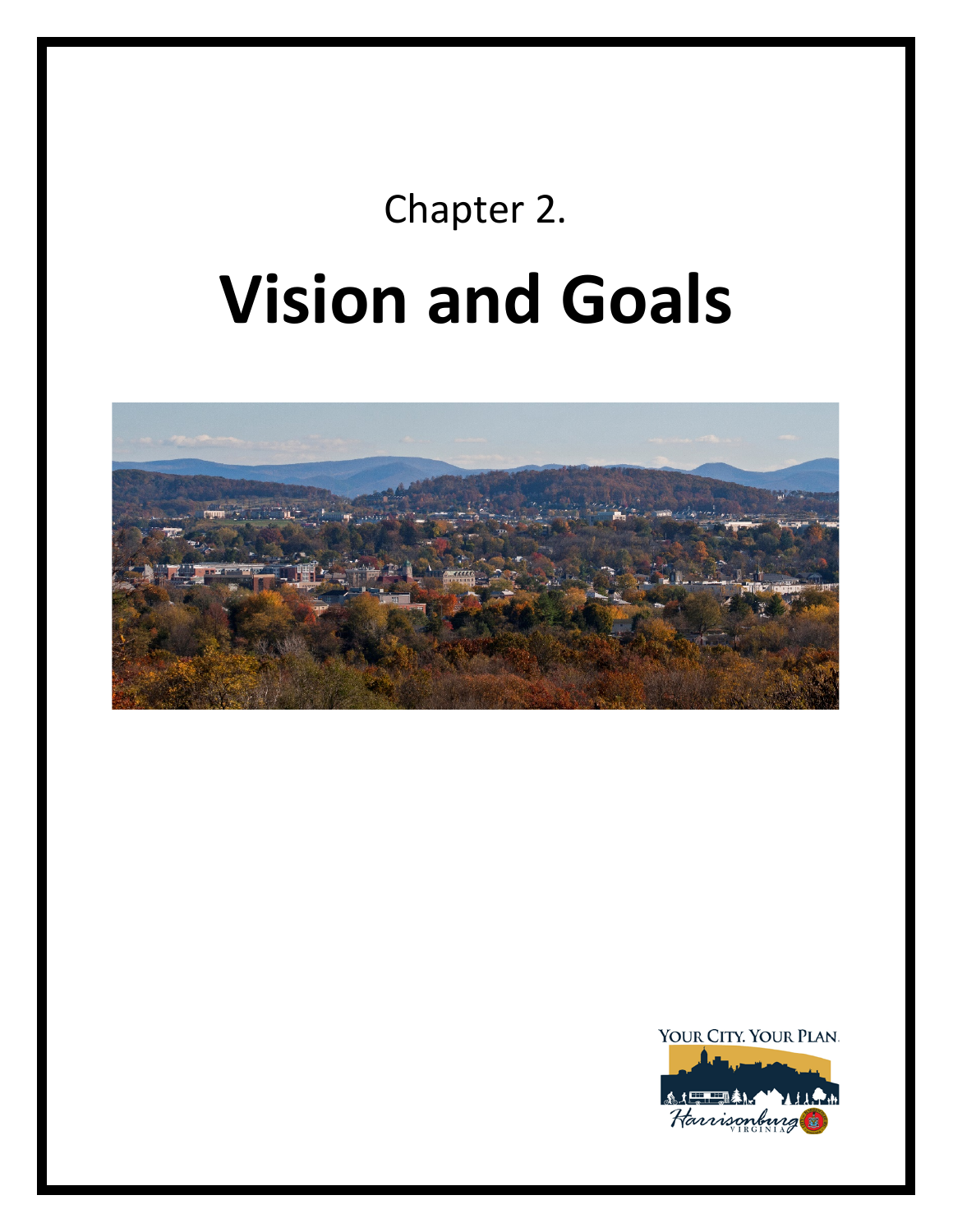# <span id="page-1-0"></span>Chapter 2 Vision & Goals

## **Contents**

## <span id="page-1-1"></span>**Introduction**

The preparation of the Comprehensive Plan provides an opportunity for the City to explore and articulate its vision for the future – what kind of city it would like to be in the next twenty years and beyond. This vision guides the development of the goals, objectives, and strategies for action that make up the policies of this plan. By achieving and implementing the goals and objectives the City will move toward realizing its vision.

## <span id="page-1-2"></span>Vision Statement

The City of Harrisonburg presents its vision for the future as follows:

*The City of Harrisonburg – where citizens are inspired to work together to create a great place to live, to raise a family, to learn, to work and to prosper.*

What is such a place? It is a city of safe and beautiful neighborhoods, where neighbors socialize and residents can walk safely down the street to worship, to play in the park, to go to school, and to shop and work. Neighborhoods offer many housing choices so all people have an opportunity to live in a decent home that they can afford and that is an asset to the neighborhood.

The City of Harrisonburg will be a great place to learn. It will offer excellent schools for our children to learn all they can to reach their full potential. Our great universities will be truly integrated into city life as centers of learning with cultural offering opportunities for people to experience and participate in the arts and to continue their educations.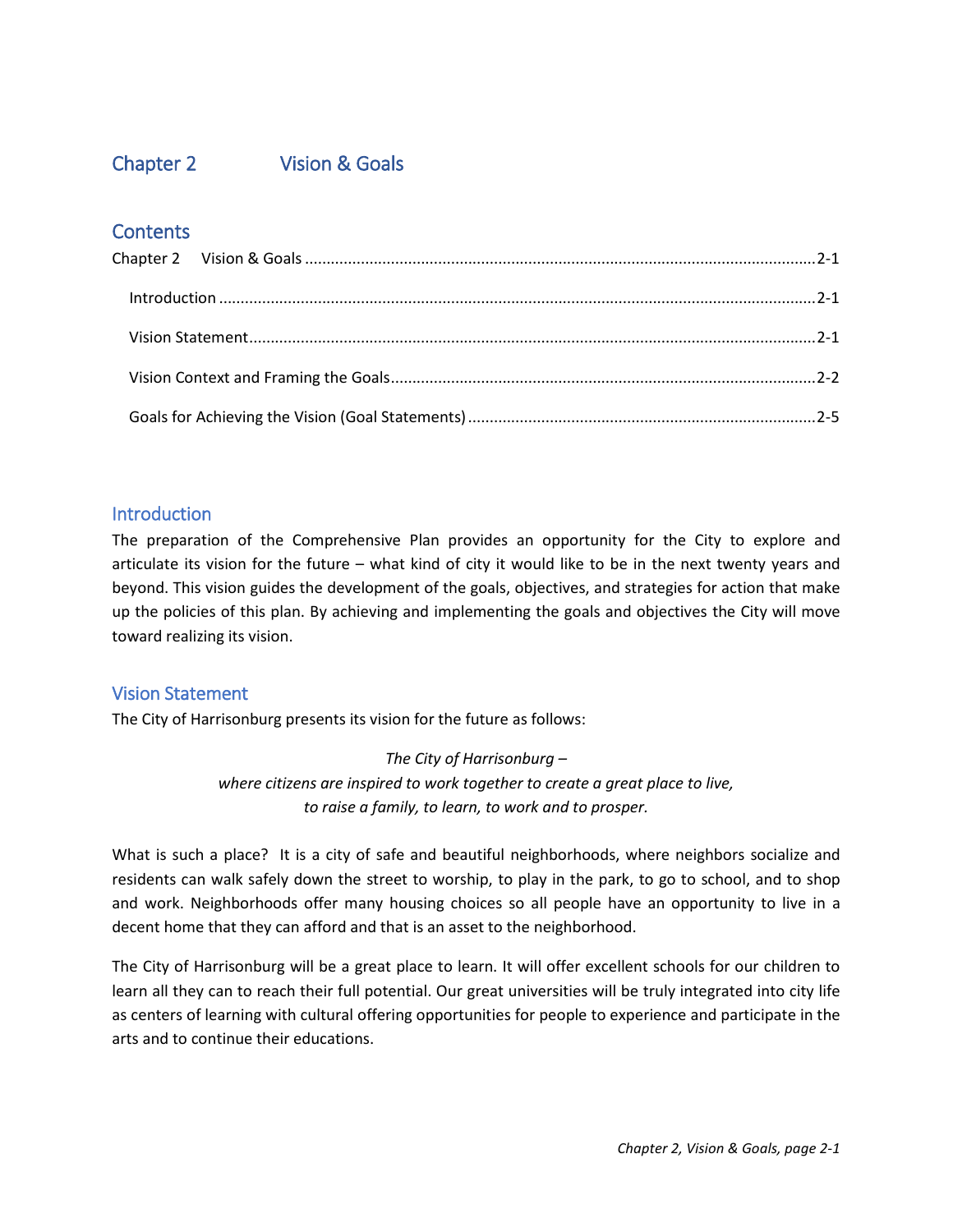This will be a city proud of its assets, both cultural and natural, saving the best of its historic buildings and areas and preserving cherished green spaces. In our ideal city of the future, the air and the water in our streams will be cleaner in 2040 than they are today.

This will also be a city of efficient and effective service delivery. Clean, plentiful water will come from the tap and wastes will be handled efficiently, at low cost, and in an environmentally sound manner. Transportation systems will work for all types of travelers, offering a variety of ways for people to get from here to there, by walking, bicycling, taking public transit, and driving a car. The City of Harrisonburg will explore new technologies to assure the best and least costly services that conserve resources and improve efficiencies.

Economic vitality will allow all to work and to prosper. The City of Harrisonburg will retain its place as the economic hub of the region through the expansion of business opportunities. Such expansions may be achieved not only by new commercial and industrial development, but also by the revitalization of older and historic economic areas. A lively downtown will play a central role in civic life. The commercial and mixed-use areas at city gateways will provide a good impression and welcome visitors and residents alike.

How will this great city be achieved? By engaging everyone in the community to work toward the vision, by tapping into their skills and experiences, and by engendering community spirit and pride.

## <span id="page-2-0"></span>Vision Context and Framing the Goals

In the course of developing this Comprehensive Plan through community engagement, the work of city staff, and deliberation by Planning Commissioners a number of key themes emerged that contextualize the Vision Statement and can shape the implementation of the goals and objectives outlined in this Plan.

The four considerations below identify some of the opportunities and challenges the City might face as it follows the broad roadmap this Comprehensive Plan lays out. They emphasize the unique or distinctive contexts that shape Harrisonburg today. These considerations and questions can be used as a guide and offer some key questions for community members and leaders to consider as decisions about topics covered by this plan emerge and elements of the Plan are put into action.

## **1. Harrisonburg as a model small city: opportunities and contexts of its size**

- Harrisonburg is a growing small city. How can we ensure we balance the strengths of a smaller community with advantages of resources typically available in a larger city? What are the key qualities or strengths we offer as a smaller city and is there a way to maintain those strengths?
- Can we be a "model" for a better kind of urbanism; one that isn't simply a mix of small and large city elements, but is something different and superior?
- Are we doing our best to help offer high quality small city life that plays to the advantages of a place our size, and our connections with the natural environment within and surrounding the City?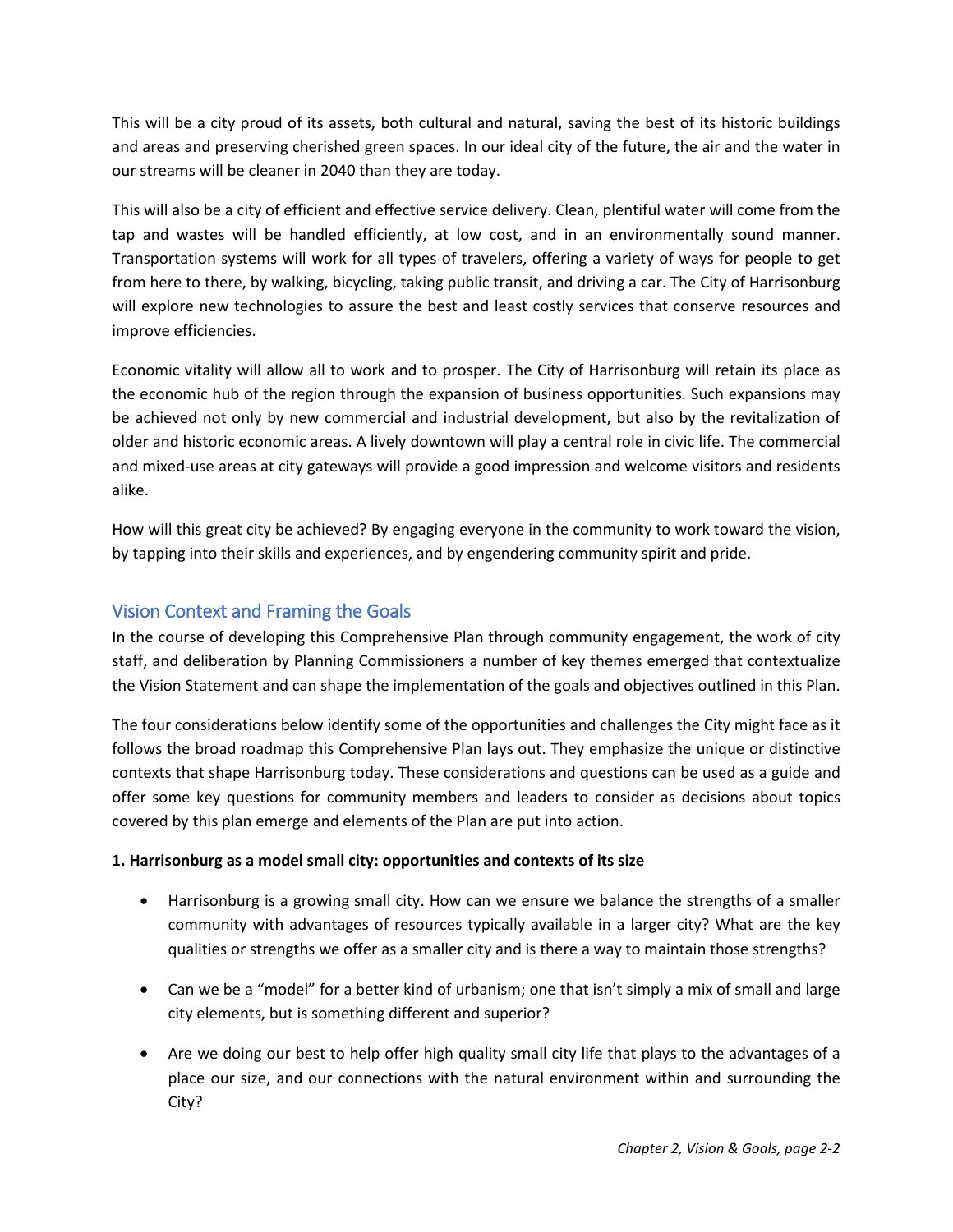- One of the ways Harrisonburg is quite unique is the full range of issues challenges and opportunities – we have for a city of our size: economic, demographic, cultural, environmental, large and small. Are we continuing to do the best job we can engaging across the community and with the full extent of civic, commercial, and technological expertise to address the diversity of issues we face?
- Among the benefits of being a small city are the advantages of access and accessibility in forms: geographically, in terms of travel, transportation and physical proximity within the City; and administratively, by offering a more accessible, smaller-scale government and civic leadership with closer connections to our community members. Are we doing our best to make the City accessible to all by connecting different parts of the physical fabric of the City, as well as continuing to ensure that the political and planning process remains as accessible as it can be?

#### **2. The luck of location: making the best of Harrisonburg's situation in the Shenandoah Valley**

- Harrisonburg boasts a striking location in the scenic Shenandoah Valley; we are close to extensive parks and recreational opportunities and surrounded by a bucolic and rich agricultural setting. Are we continuing to make the most of these connections and advantages? Can we turn the connection between "city" and "country" into something valuable for our community, and develop environmental stewardship in distinct ways?
- As the City develops, how can we be sensitive to its geographical setting to protect its natural assets, and those of our valley context, which in turn helps maintain Harrisonburg's place as a recreational destination? Can our city be a true asset to the surrounding environment and landscape?
- What does the future of our agricultural market and service center look like, and can we be a leader in offering the conditions for sustainability in this important sector?

#### **3. Deepening the local knowledge economy: the place of education and innovation in Harrisonburg**

- Harrisonburg is fortunate to boast a number of institutions of higher and continuing education and a strong city public school system. Are we continuing to keep a critical focus on educational opportunities for all members of our community, especially as high-quality education is known to be one of the main drivers for twenty-first century urban success?
- Are we usefully and productively connecting our institutions of higher education and their people with the City, its residents, organizations, and businesses in the best way? Are all forms of training, skills development, and professional education being supported as our employment needs and the local economy develops? What kind of college town do we want to be?
- How can we make the most out of being a place that boasts a large educational presence, as well as being a regional service and commercial center, and having an important agricultural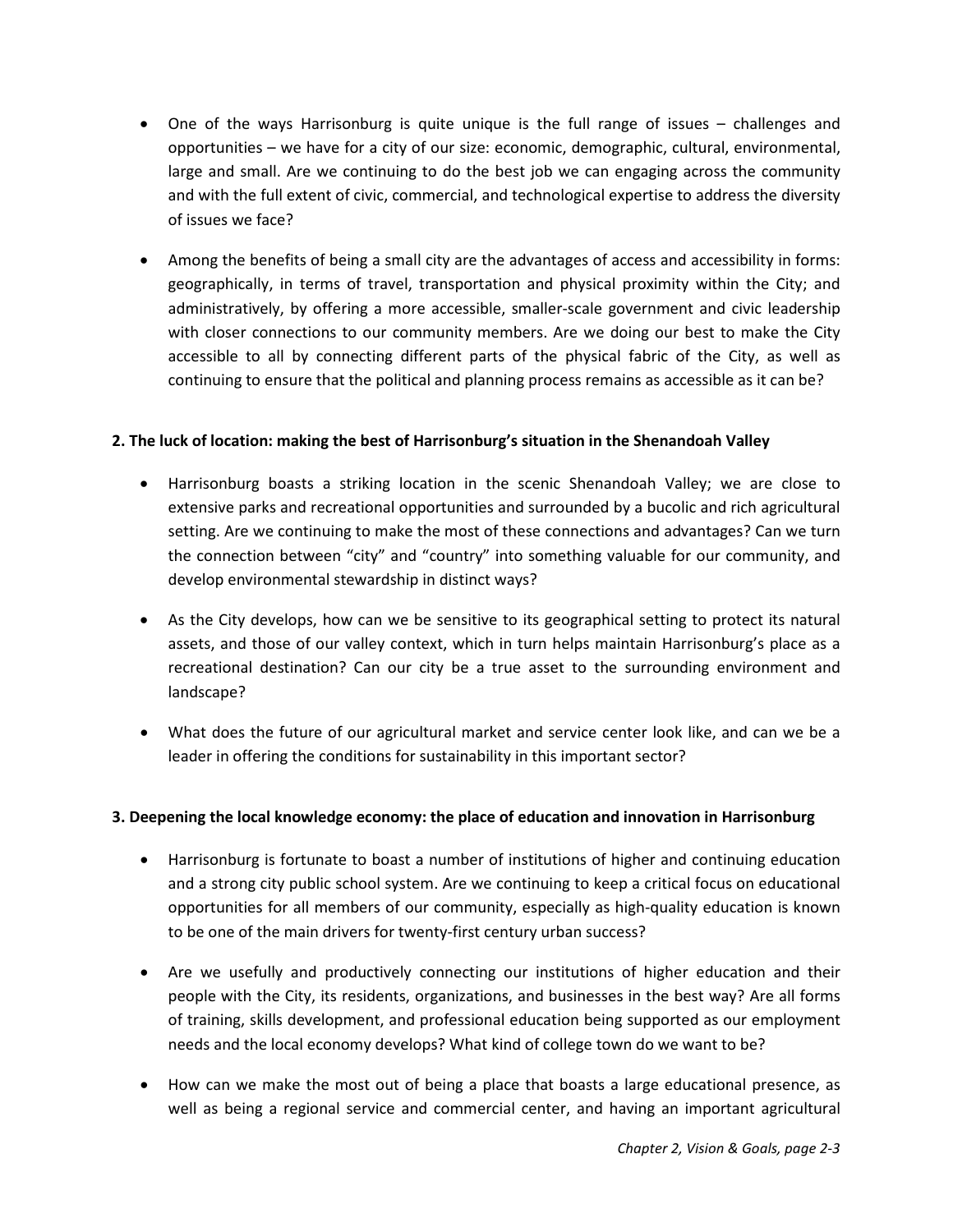market function in the modern age? How can we draw on the opportunities of each, and deepen the connections between these functions, supporting collaboration that enriches our commerce and culture?

- Harrisonburg and this part of Virginia are known for a spirit of practical, down-to-earth entrepreneurialism. Are decisions about the built environment of the City, and the policies and legal frameworks that shape the City, continuing to support that practical, problem-solving spirit, balancing the public good with the opportunities for private inventiveness and enterprise?
- There are many opportunities in Harrisonburg for community members to get meaningfully involved in City initiatives, policymaking, and planning. Are we continuing to nurture the opportunities for the fusion of new ideas with local expertise, and public and private resources?

## **4. Growing our own way: maintaining Harrisonburg's distinctiveness and community fabric as we change**

- Harrisonburg's population has grown robustly in recent decades and looks set to continue to grow. Are we making smart land use choices as undeveloped land becomes more limited and are we finding creative ways to balance density with livability in a small-city setting?
- As the City grows, and infill and redevelopment become more common, are we working to ensure the City maintains existing senses of neighborhood community and distinctiveness? What are the roles of neighborhoods in a small city like Harrisonburg in the twenty-first century?
- Are we supporting the affordability and desirability of housing opportunities across a range of prices and characteristics that ensures the City is a truly diverse community? How can we foster a community that is diverse without being segregated? Are we using the opportunities and advantages the smaller scale Harrisonburg presents to support a more connected community? How does a small city make the most of the international connections the growing diversity in our community offers?
- One of the successes of Harrisonburg has been its ability to maintain a focus on the place as a community that people want to live in, while developing its attraction as a destination that people want to visit. We have become a destination in terms of an exciting downtown, a regional service center, a retail and professional hub, and college cluster, among other things. How do we continue maintaining that balance between "community" and "destination" in the decisions we make?
- People and businesses come to Harrisonburg for many different reasons. Our downtown, however, is a particular and distinctive draw. Are we doing the best we can to support and promote this unique asset and key element of our sense of place, protecting its history, supporting its culture, and opening its future? Can some of the principles and factors that have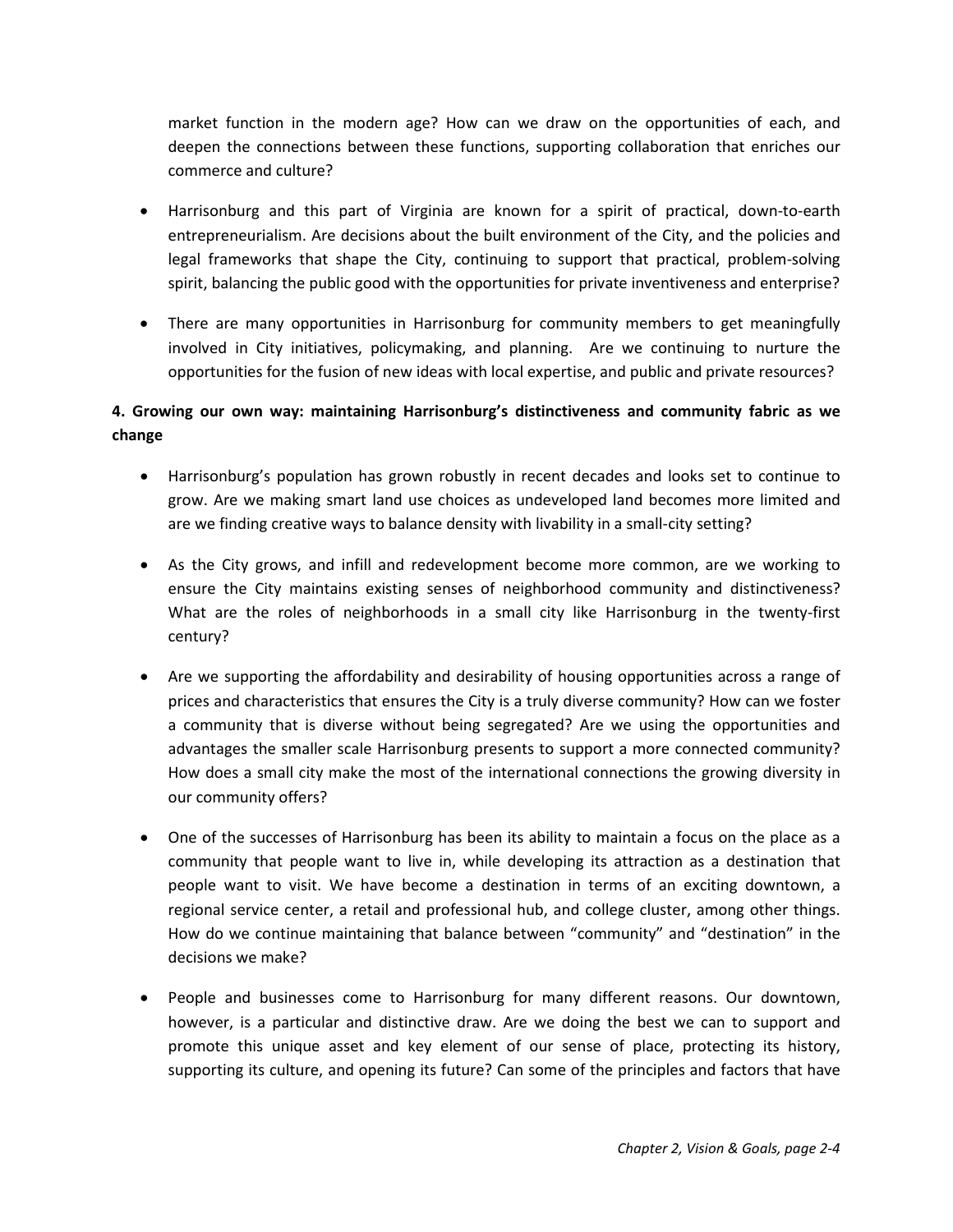helped downtown and its popularity be applied elsewhere in the City, to ensure the whole city experiences the benefits and contributes to the success and sense of place of Harrisonburg?

- Are the main drivers of the growth in Harrisonburg including, but not limited to, the growth of James Madison University, the growing immigrant population, and the popularity and investment in downtown – being usefully connected? Can more be done to foster integration and partnerships between various drivers, to ensure that we are not somehow less than the sum of our dynamic parts?
- Are the decisions we are making today helping make Harrisonburg the city our children will be proud of and wish to make their home?

## <span id="page-5-0"></span>Goals for Achieving the Vision (Goal Statements)

The City of Harrisonburg sets the following goals for the next twenty years and beyond. These goals will inspire us to action - to devise the measures and policies necessary to make this City a great place to live, to raise a family, to learn, to work and to prosper.

- Goal 1. To keep the Comprehensive Plan vital and useful by regularly reviewing its recommendations and the progress toward meeting them.
- Goal 2. To coordinate and collaborate with surrounding jurisdictions, institutions of higher education, faith-based organizations, non-profit organizations, and other community organizations to meet the goals of the Comprehensive Plan.
- Goal 3. To reach out to and to engage all segments of the population, as well as, businesses, and industries to work collaboratively in planning, developing, and promoting the City as a great place to live and work.
- Goal 4. To improve the quality of land use and development patterns.
- Goal 5. To strengthen existing neighborhoods and promote the development of new neighborhoods that are quiet, safe, beautiful, walkable, enhance social interaction, and offer a balanced range of housing choices.
- Goal 6. To meet the current and future needs of residents for affordable housing.
- Goal 7. To provide a wide, accessible, and equitably distributed range of educational opportunities for all.
- Goal 8. To have a wide and equitably distributed range of art, and cultural opportunities that reflects our diversity and engages our community members and visitors.
- Goal 9. To create places of distinction that celebrate the arts, capture the imagination, and reflect the rich tapestry of our past and present.